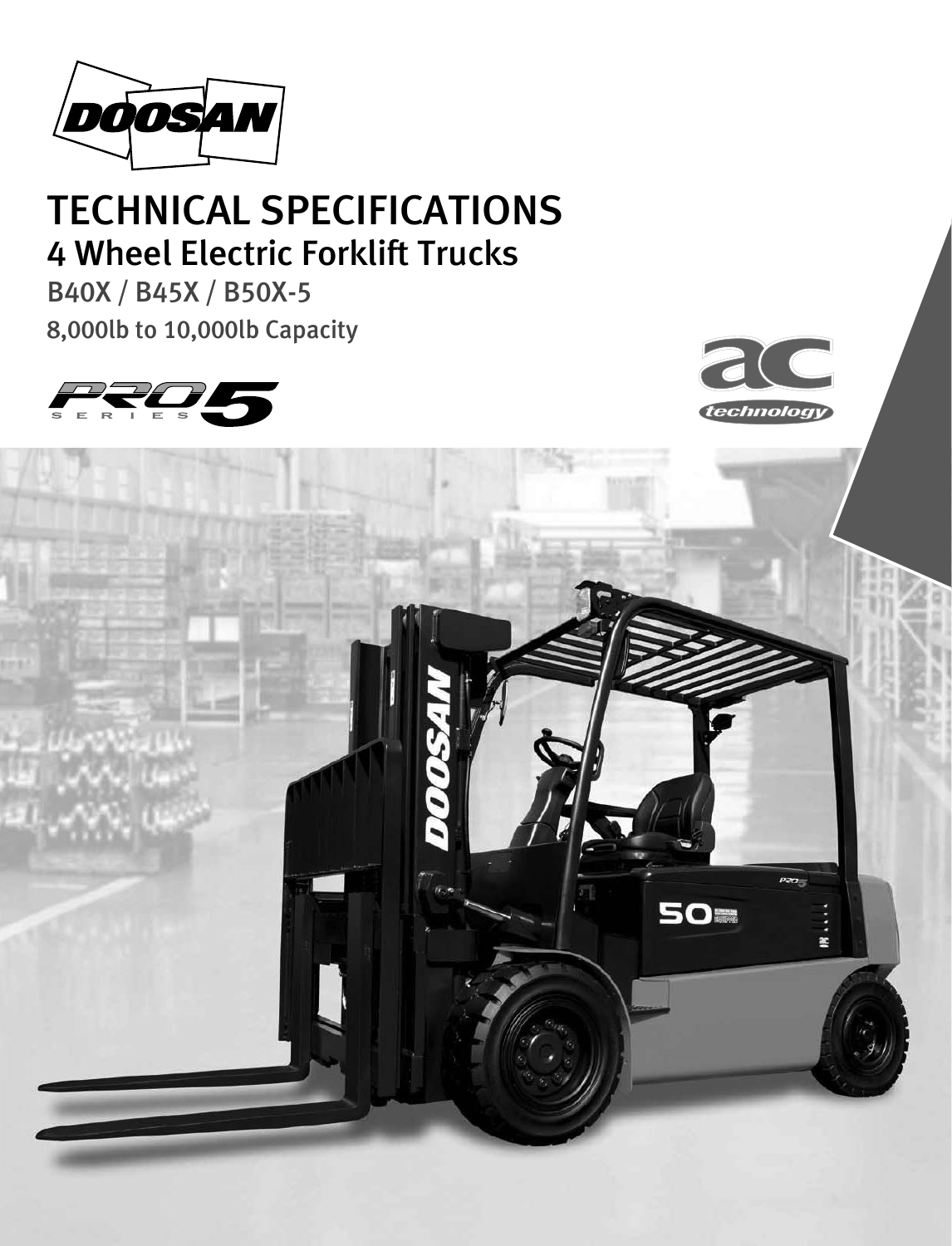## 8,000/9,000/10,000 lb Capacities

4 Wheel Electric Forklift Trucks

#### MAIN VEHICLE SPECIFICATIONS

┑

|                        | 1              | Manufacture                           |                                                       |           | DOOSAN                                            | <b>DOOSAN</b>                                     | DOOSAN                                                 |  |
|------------------------|----------------|---------------------------------------|-------------------------------------------------------|-----------|---------------------------------------------------|---------------------------------------------------|--------------------------------------------------------|--|
| <b>CHARACTERISTICS</b> | $\overline{2}$ | Model                                 |                                                       |           | B40X-5                                            | B45X-5                                            | B50X-5                                                 |  |
|                        | 3              | <b>Load Capacity</b>                  | at rated load center                                  | lb(kg)    | 8000(4000)                                        | 9000(4500)                                        | 10000(5000)                                            |  |
|                        | 4              | <b>Load Center</b>                    |                                                       | in(mm)    | 24(500)                                           | 24(500)                                           | 24(500)                                                |  |
|                        | 5              | Power type                            |                                                       |           | electric                                          | electric                                          | electric                                               |  |
|                        |                | Operator type                         |                                                       |           | <b>Driver seated</b>                              | <b>Driver seated</b>                              | <b>Driver seated</b>                                   |  |
|                        | $\overline{7}$ | Tire type                             | P:Pneu, E:Solid Soft, C: Cush                         |           | E                                                 | E                                                 | E                                                      |  |
|                        | 8              | Wheels (x=Driven)                     |                                                       |           | 2x/2                                              | 2x/2                                              | 2x/2                                                   |  |
|                        | 9              | Max. Fork Height                      | with STD 2-stage mast                                 | in(mm)    | 130(3300)                                         | 130(3300)                                         | 130(3300)                                              |  |
|                        | 10             | <b>Free Lift</b>                      |                                                       | in(mm)    |                                                   |                                                   |                                                        |  |
|                        | 12             |                                       | <b>ISO Class</b>                                      |           | 5.9(150)<br>III                                   | 6.3(160)<br>III                                   | 6.3(160)                                               |  |
|                        |                | <b>Fork Carriage</b>                  | Length x Width x Thickness                            | in(mm)    | 2.0 x 5.9 x 41.3<br>$(50 \times 150 \times 1050)$ | 2.0 x 5.9 x 41.3<br>$(50 \times 150 \times 1050)$ | Ш<br>2.0 x 5.9 x 41.3<br>$(50 \times 150 \times 1050)$ |  |
|                        | 13             | Forks                                 | Fork Spacing(Min x Max)                               | in(mm)    | 12.2 x 46.5<br>$(310 \times 1182)$                | 12.2 x 46.5<br>$(310 \times 1182)$                | 13.4 x 50.8<br>$(340 \times 1290)$                     |  |
|                        | 14             | <b>Tilt of Mast</b>                   | Forward / Backward                                    | deg       | 6/9                                               | 6/9                                               | 6/9                                                    |  |
| DIMENSIONS             | 15             |                                       | Length to Fork Face                                   | in(mm)    | 120.6(3062)                                       | 120.6(3062)                                       | 121.7(3092)                                            |  |
|                        | 16             |                                       | Overall Width                                         | in(mm)    | 57.9(1470)                                        | 57.9(1470)                                        | 57.9(1470)                                             |  |
|                        | 17             |                                       | <b>Mast Lowered Height</b>                            | in(mm)    | 91.7(2330)                                        | 92.1(2340)                                        | 92.1(2340)                                             |  |
|                        | 18             | <b>Overall Dimensions</b>             | <b>Mast Extended Height</b>                           | in(mm)    | 164.2(4170)                                       | 164.6(4180)                                       | 165.6(4205)                                            |  |
|                        | 19             |                                       | <b>Overhead Guard Height</b>                          | in(mm)    | 91.7(2330)                                        | 91.9(2335)                                        | 91.9(2335)                                             |  |
|                        | 20             |                                       | <b>Seat Height</b>                                    | in(mm)    | 50.5(1282)                                        | 50.7(1288)                                        | 50.7(1288)                                             |  |
|                        | 21             | <b>Turning Radius</b>                 | Minimum outside                                       | in(mm)    | 108.7(2760)                                       | 108.7(2760)                                       | 109.6(2785)                                            |  |
|                        | 22             | <b>Load Moment Center</b>             |                                                       | in(mm)    | 22.7(577)                                         | 22.7(577)                                         | 22.7(577)                                              |  |
|                        | 23             |                                       | Aisle 90 degree stacking(add load length & clearance) | in(mm)    | 131.4(3338)                                       | 131.4(3338)                                       | 132.3(3360)                                            |  |
|                        | 24             | <b>Travel Speed</b>                   | Loaded / Unloaded                                     | mph(km/h) | 9.3 / 9.9<br>(15/16)                              | 9.3 / 9.9<br>(15/16)                              | 9.3 / 9.9<br>(15/16)                                   |  |
| PERFORMANCE            | 25             | <b>Lifting Speed</b>                  | Loaded / Unloaded                                     | fpm(mm/s) | 68.9 / 92.5<br>(350 / 470)                        | 65.0 / 88.6<br>(330 / 450)                        | 61.0 / 88.6<br>(310 / 450)                             |  |
|                        | 26             | <b>Lowering Speed</b>                 | Loaded / Unloaded                                     | fpm(mm/s) | 94.5 / 88.6<br>(480 / 450)                        | 94.5 / 88.6<br>(480 / 450)                        | 94.5 / 88.6<br>(480 / 450)                             |  |
|                        | 28             | Max. drawbar pull                     | Loaded / Unloaded(5 min. rating)                      | lbf(kgf)  | 4608.5 / 4789.3<br>(2090 / 2172)                  | 4383.5 / 4608.5<br>(1988 / 2090)                  | 4136.6 / 4136.6<br>(1876 / 1876)                       |  |
|                        | 30             | Max. gradeability                     | Loaded / Unloaded(5 min. rating)                      | $\%$      | 19/31                                             | 17/29                                             | 15/25                                                  |  |
|                        | 32             | <b>Total Service Weight</b>           | with minimum weight of battery                        | lb(kg)    | 15410.3(6990)                                     | 16248.0(7370)                                     | 17107.9(7760)                                          |  |
| <b>WEIGHT</b>          | 33             | Axle Load at Loaded                   | Front / Rear                                          | lb(kg)    | 21508.3 / 2720.5<br>(9756 / 1234)                 | 22379.1 / 3789.7<br>(10151 / 1719)                | 24469.1 / 3639.8<br>(11099 / 1651)                     |  |
|                        | 34             | Axle Load at Unloaded<br>Front / Rear |                                                       | lb(kg)    | 7941.0 / 7469.3<br>(3602 / 3388)                  | 7116.5 / 9131.5<br>(3228 / 4142)                  | 7544.2 / 9563.6<br>(3422 / 4338)                       |  |
|                        | 35             |                                       | Number of wheels(F/R)                                 |           | 2/2                                               | 2/2                                               | 2/2                                                    |  |
|                        | 36             | <b>Tires</b>                          | Size, Front                                           |           | 250-15                                            | 28x12.5-15                                        | 28x12.5-15                                             |  |
|                        | 37             |                                       | Size, Rear                                            |           | $7.00 - 12$                                       | 7.00-12                                           | 7.00-12                                                |  |
|                        | 38             | <b>Wheel Base</b>                     | Distance                                              | in(mm)    | 78.7(2000)                                        | 78.7(2000)                                        | 78.7(2000)                                             |  |
| <b>CHASSIS</b>         |                |                                       | Front                                                 | in(mm)    | 46.0(1168)                                        | 45.7(1160)                                        | 45.7(1160)                                             |  |
|                        | 39             | <b>Tread Width</b>                    | Rear                                                  | in(mm)    | 43.7(1111)                                        | 43.7(1111)                                        | 43.7(1111)                                             |  |
|                        | 40             |                                       | at the lowest point                                   | in(mm)    | 5.1(130)                                          | 5.1(130)                                          | 5.1(130)                                               |  |
|                        | 41             | <b>Ground Clearance</b>               | at center of wheelbase                                | in(mm)    | 6.3(160)                                          | 6.3(160)                                          | 6.3(160)                                               |  |
|                        | 42             |                                       | Service                                               |           | FOOT/HYD                                          | FOOT/HYD                                          | FOOT/HYD                                               |  |
|                        | 43             | <b>Brakes</b>                         | Parking                                               |           | HAND / MECH                                       | HAND / MECH                                       | HAND / MECH                                            |  |
|                        |                |                                       | Type                                                  |           | DIN43536A                                         | DIN43536A                                         | DIN43536A                                              |  |
|                        |                |                                       | Capacity (5 Hours Rating)                             | V/AH      | 80 / 720                                          | 80 / 720                                          | 80 / 720                                               |  |
|                        | 45             | <b>Battery</b>                        | Battery compartment sizes(WxLxH)                      | in        | 40.5x39.0x30.9<br>(1028x990x784)                  | 40.5x39.0x30.9<br>(1028x990x784)                  | 40.5x39.0x30.9<br>(1028x990x784)                       |  |
|                        |                |                                       | Weight (Minimum)                                      | lb(kg)    | 4761.9(2160)                                      | 4761.9(2160)                                      | 4761.9(2160)                                           |  |
| POWER TRAIN            | 47             | <b>Electric Motors</b>                | Drive motor(1 HR Rating)                              | HP(kW)    | 14.7X2.7<br>(11X2)                                | 14.7X2.7<br>(11X2)                                | 14.7X2.7<br>(11X2)                                     |  |
|                        | 48             |                                       | Hyd. Motor(15% Duty)                                  | HP(kW)    | 34.9(26)                                          | 34.9(26)                                          | 34.9(26)                                               |  |
|                        | 54             | <b>Control Type</b>                   | Drive and hydraulic                                   | type      | <b>Inverter AC</b>                                | <b>Inverter AC</b>                                | <b>Inverter AC</b>                                     |  |
|                        |                |                                       | System                                                | psi(bar)  | 2755.0(190)                                       | 3045.0(210)                                       | 3335.0(230)                                            |  |
|                        | 57             | <b>Relief Pressure</b>                | Attachment                                            | psi(bar)  | 2247.5(155)                                       | 2247.5(155)                                       | 2247.5(155)                                            |  |

Note: Specification values quoted in this specification sheet has been rounded. Performance may vary due to operation conditions. Products and specifications are subject to improvement and change without prior notices.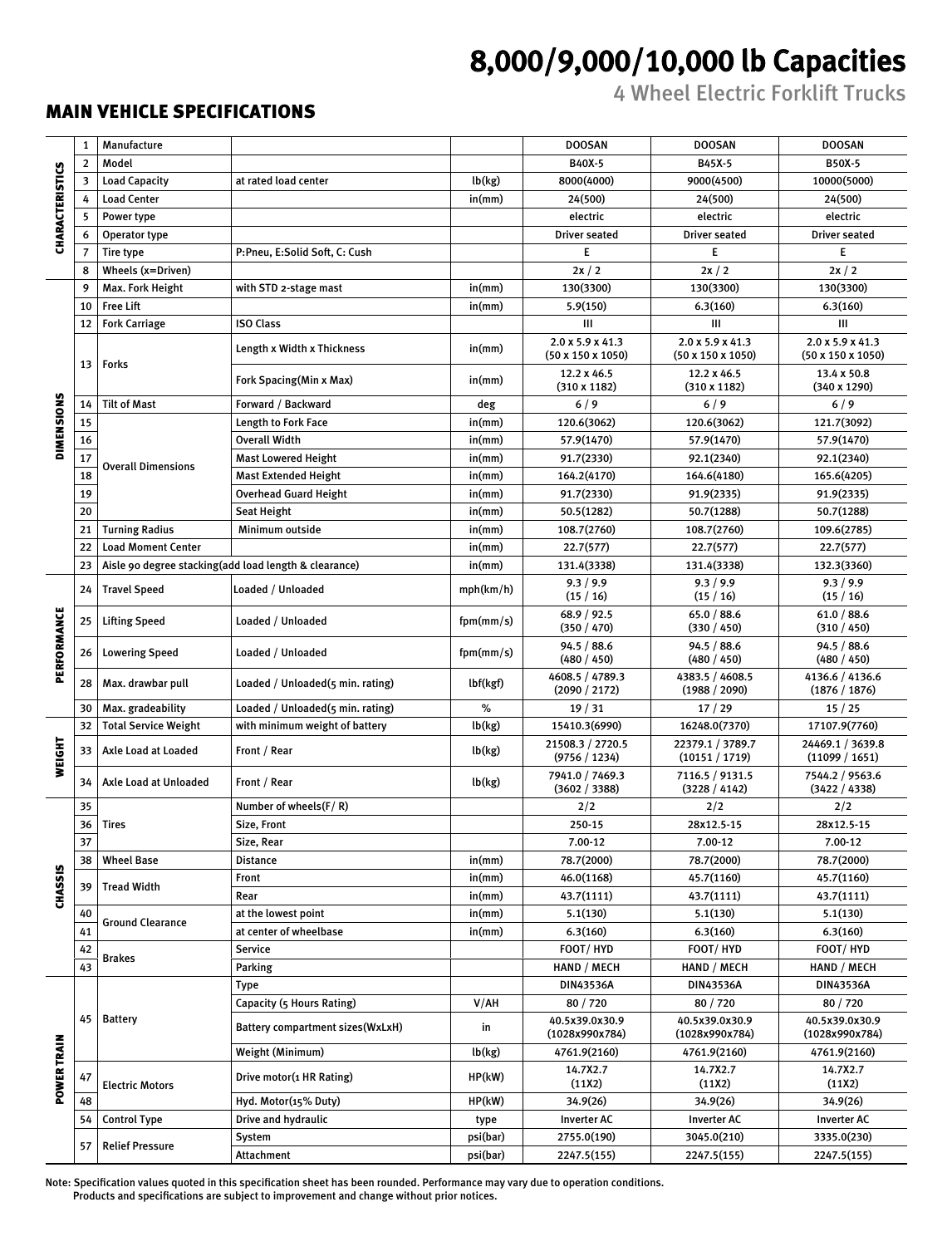### DIMENSIONAL DRAWING



## MAST SPECIFICATIONS and RATED CAPACITIES

B40X-5

|             |      |                               |      |                                |      |                           | <b>Fully Extended Height</b> |                   |      |                           | <b>Free Lift</b>  |    | <b>Soild Soft Tire</b><br><b>Tilt Angle</b><br><b>Load Capacities</b><br>FWD/BWD<br>LC500mm<br>lb<br>deg<br>kg<br>6/9<br>4000<br>6/9<br>4000<br>6/9<br>4000<br>6/9<br>4000<br>6/9<br>4000<br>6/5<br>4000<br>6/9<br>4000<br>6/9<br>4000<br>6/9<br>4000<br>6/9<br>4000<br>6/5<br>4000<br>6/3<br>3875 |      |                 |
|-------------|------|-------------------------------|------|--------------------------------|------|---------------------------|------------------------------|-------------------|------|---------------------------|-------------------|----|----------------------------------------------------------------------------------------------------------------------------------------------------------------------------------------------------------------------------------------------------------------------------------------------------|------|-----------------|
| <b>Mast</b> |      | <b>Maximum Fork</b><br>Height |      | <b>Fully Lowered</b><br>Height |      | <b>With Load Backrest</b> |                              |                   |      |                           |                   |    |                                                                                                                                                                                                                                                                                                    |      |                 |
| <b>Type</b> |      |                               |      |                                |      |                           |                              | W/O Load Backrest |      | <b>With Load Backrest</b> | W/O Load Backrest |    |                                                                                                                                                                                                                                                                                                    |      | <b>LC 24 in</b> |
|             | mm   | in                            | mm   | in                             | mm   | in                        | mm                           | in                | mm   | in                        | mm                | in |                                                                                                                                                                                                                                                                                                    |      |                 |
| <b>STD</b>  | 3000 | 118                           | 2180 | 86                             | 4255 | 168                       | 3870                         | 152               | 150  | 6                         | 150               | 6  |                                                                                                                                                                                                                                                                                                    |      | 8000            |
| <b>STD</b>  | 3300 | 130                           | 2330 | 92                             | 4555 | 179                       | 4170                         | 164               | 150  | 6                         | 150               | 6  |                                                                                                                                                                                                                                                                                                    |      | 8000            |
| <b>STD</b>  | 3650 | 144                           | 2505 | 99                             | 4905 | 193                       | 4520                         | 178               | 150  | 6                         | 150               | 6  |                                                                                                                                                                                                                                                                                                    |      | 8000            |
| <b>STD</b>  | 4000 | 158                           | 2830 | 111                            | 5255 | 207                       | 4870                         | 192               | 150  | 6                         | 150               | 6  |                                                                                                                                                                                                                                                                                                    |      | 8000            |
| <b>STD</b>  | 4250 | 167                           | 2955 | 116                            | 5505 | 217                       | 5120                         | 202               | 150  | 6                         | 150               | 6  |                                                                                                                                                                                                                                                                                                    |      | 8000            |
| <b>STD</b>  | 4850 | 191                           | 3405 | 134                            | 6105 | 240                       | 5720                         | 225               | 150  | 6                         | 150               | 6  |                                                                                                                                                                                                                                                                                                    |      | 8000            |
| FF          | 3000 | 118                           | 2160 | 85                             | 4240 | 167                       | 3765                         | 148               | 960  | 38                        | 1435              | 57 |                                                                                                                                                                                                                                                                                                    |      | 8000            |
| <b>FFT</b>  | 4000 | 158                           | 2040 | 80                             | 5255 | 207                       | 4765                         | 188               | 840  | 33                        | 1335              | 53 |                                                                                                                                                                                                                                                                                                    |      | 8000            |
| <b>FFT</b>  | 4250 | 167                           | 2130 | 84                             | 5520 | 217                       | 5030                         | 198               | 930  | 37                        | 1425              | 56 |                                                                                                                                                                                                                                                                                                    |      | 8000            |
| <b>FFT</b>  | 4700 | 185                           | 2280 | 90                             | 5970 | 235                       | 5480                         | 216               | 1080 | 43                        | 1575              | 62 |                                                                                                                                                                                                                                                                                                    |      | 8000            |
| <b>FFT</b>  | 5150 | 203                           | 2430 | 96                             | 6420 | 253                       | 5930                         | 234               | 1230 | 48                        | 1725              | 68 |                                                                                                                                                                                                                                                                                                    |      | 8000            |
| <b>FFT</b>  | 5600 | 221                           | 2580 | 102                            | 6870 | 271                       | 6380                         | 251               | 1380 | 54                        | 1875              | 74 |                                                                                                                                                                                                                                                                                                    |      | 7800            |
| <b>FFT</b>  | 6050 | 238                           | 2730 | 108                            | 7320 | 288                       | 6830                         | 269               | 1530 | 60                        | 2025              | 80 | 6/3                                                                                                                                                                                                                                                                                                | 3750 | 7600            |

#### B45X-5

|             |      |                               |      |                                |      |                           | <b>Fully Extended Height</b> |                   |      |                           | <b>Free Lift</b> |                   | <b>Soild Soft Tire</b><br><b>Load Capacities</b><br><b>LC 24 in</b><br>LC500mm<br>$1$<br>deg<br>kg<br>6/9<br>4500<br>9000<br>6/9<br>4500<br>9000<br>6/9<br>4500<br>9000 |      |      |  |
|-------------|------|-------------------------------|------|--------------------------------|------|---------------------------|------------------------------|-------------------|------|---------------------------|------------------|-------------------|-------------------------------------------------------------------------------------------------------------------------------------------------------------------------|------|------|--|
| Mast        |      | <b>Maximum Fork</b><br>Height |      | <b>Fully Lowered</b><br>Height |      | <b>With Load Backrest</b> |                              | W/O Load Backrest |      | <b>With Load Backrest</b> |                  | W/O Load Backrest | <b>Tilt Angle</b><br>FWD/BWD<br>6/9<br>4500<br>6/9<br>4500<br>6/5<br>4500<br>6/9<br>4500<br>6/9<br>4500<br>6/9<br>4500<br>6/9<br>4500<br>6/5<br>4500<br>6/3<br>4350     |      |      |  |
| <b>Type</b> |      |                               |      |                                |      |                           |                              |                   |      |                           |                  |                   |                                                                                                                                                                         |      |      |  |
|             | mm   | in                            | mm   | in                             | mm   | in                        | mm                           | in                | mm   | in                        | mm               | in                |                                                                                                                                                                         |      |      |  |
| <b>STD</b>  | 3000 | 118                           | 2190 | 86                             | 4265 | 168                       | 3880                         | 153               | 160  | 6                         | 160              | 6                 |                                                                                                                                                                         |      |      |  |
| <b>STD</b>  | 3300 | 130                           | 2340 | 92                             | 4565 | 180                       | 4180                         | 165               | 160  | 6                         | 160              | 6                 |                                                                                                                                                                         |      |      |  |
| <b>STD</b>  | 3650 | 144                           | 2515 | 99                             | 4915 | 194                       | 4530                         | 178               | 160  | 6                         | 160              | 6                 |                                                                                                                                                                         |      |      |  |
| <b>STD</b>  | 4000 | 158                           | 2840 | 112                            | 5265 | 207                       | 4880                         | 192               | 160  | 6                         | 160              | 6                 |                                                                                                                                                                         |      | 9000 |  |
| <b>STD</b>  | 4250 | 167                           | 2965 | 117                            | 5515 | 217                       | 5130                         | 202               | 160  | 6                         | 160              | 6                 |                                                                                                                                                                         |      | 9000 |  |
| <b>STD</b>  | 4850 | 191                           | 3415 | 134                            | 6115 | 241                       | 5730                         | 226               | 160  | 6                         | 160              | 6                 |                                                                                                                                                                         |      | 9000 |  |
| <b>FF</b>   | 3000 | 118                           | 2170 | 85                             | 4250 | 167                       | 3775                         | 149               | 970  | 38                        | 1440             | 57                |                                                                                                                                                                         |      | 9000 |  |
| <b>FFT</b>  | 4000 | 158                           | 2050 | 81                             | 5265 | 207                       | 4770                         | 188               | 850  | 34                        | 1345             | 53                |                                                                                                                                                                         |      | 9000 |  |
| <b>FFT</b>  | 4250 | 167                           | 2140 | 84                             | 5530 | 218                       | 5035                         | 198               | 940  | 37                        | 1430             | 56                |                                                                                                                                                                         |      | 9000 |  |
| <b>FFT</b>  | 4700 | 185                           | 2290 | 90                             | 5980 | 235                       | 5485                         | 216               | 1090 | 43                        | 1580             | 62                |                                                                                                                                                                         |      | 9000 |  |
| <b>FFT</b>  | 5150 | 203                           | 2440 | 96                             | 6430 | 253                       | 5935                         | 234               | 1240 | 49                        | 1730             | 68                |                                                                                                                                                                         |      | 9000 |  |
| <b>FFT</b>  | 5600 | 221                           | 2590 | 102                            | 6880 | 271                       | 6385                         | 251               | 1390 | 55                        | 1880             | 74                |                                                                                                                                                                         |      | 8800 |  |
| <b>FFT</b>  | 6050 | 238                           | 2740 | 108                            | 7330 | 289                       | 6835                         | 269               | 1540 | 61                        | 2030             | 80                | 6/3                                                                                                                                                                     | 4225 | 8500 |  |